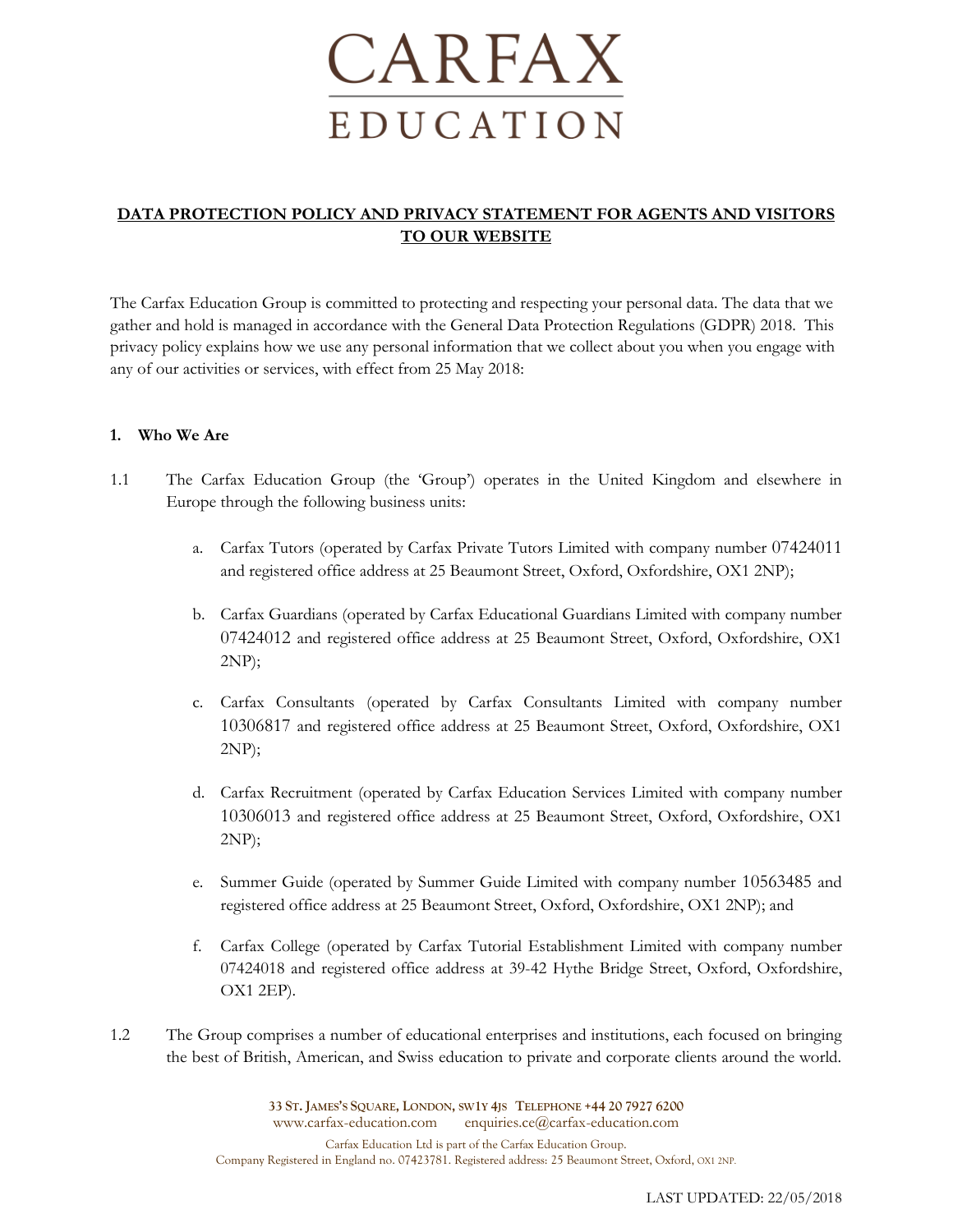The group, founded in the United Kingdom, has established a strong international presence with a growing network of offices in London, Oxford, Monaco, Dubai, Abu Dhabi, Moscow, St Petersburg, and Baku. From engaging private tutors for the world's most demanding families to advising and operating prestigious schools, from university admissions counselling and school entry guidance for ambitious applicants to delivering education projects for governments and NGOs, sometimes in the world's most challenging places, everything that Carfax Group does is based on the 'Carfax Approach' that accepts no compromise on academic excellence.

## **2. How You Can Contact Us**

- 2.1 All general enquiries can be sent to [enquiries.ce@carfax-education.com](mailto:enquiries.ce@carfax-education.com) or by calling one of the office telephone numbers on our website: [www.carfax-education.com.](http://www.carfax-education.com/)
- 2.2 The Group's Data Protection Officer, responsible for data protection across the Group and the overall organisation, is Matthew Goldie-Scot, who can be contacted at the following e-mail address: [m.goldie-scot@carfax-education.com.](mailto:m.goldie-scot@carfax-education.com)

# **3. The Data We Collect and How We Use It**

Below are outlined the different ways in which we collect and process data from people engaging across our activities and services. Whenever we process data for these purposes we will ensure that we always keep your personal data rights in high regard and take account of these rights.

## 3.1 Our agents:

- 3.1.1 We collect information that you provide when you apply to work as an agent for the Group, such as your name, postal address and e-mail address. We will only process your data in the following ways where you have given us explicit consent to do so by agreeing to the terms of this privacy notice. The information that you provide forms a 'person record' that is stored securely on our computer system.
- 3.1.2 We use this information to:
	- 3.1.2.1 Manage the services provided by you to the Group and/or the Group's clients;
	- 3.1.2.2 Contact you using the e-mail address you provided; and
	- 3.1.2.3 Process commissions payable to you pursuant to agreements signed with one or several of the Group's entities.
- 3.2 Recipients of our newsletters and other circulars:
	- 3.2.1 We collect your name and e-mail address for the following purposes:

www.carfax-education.com enquiries.ce@carfax-education.com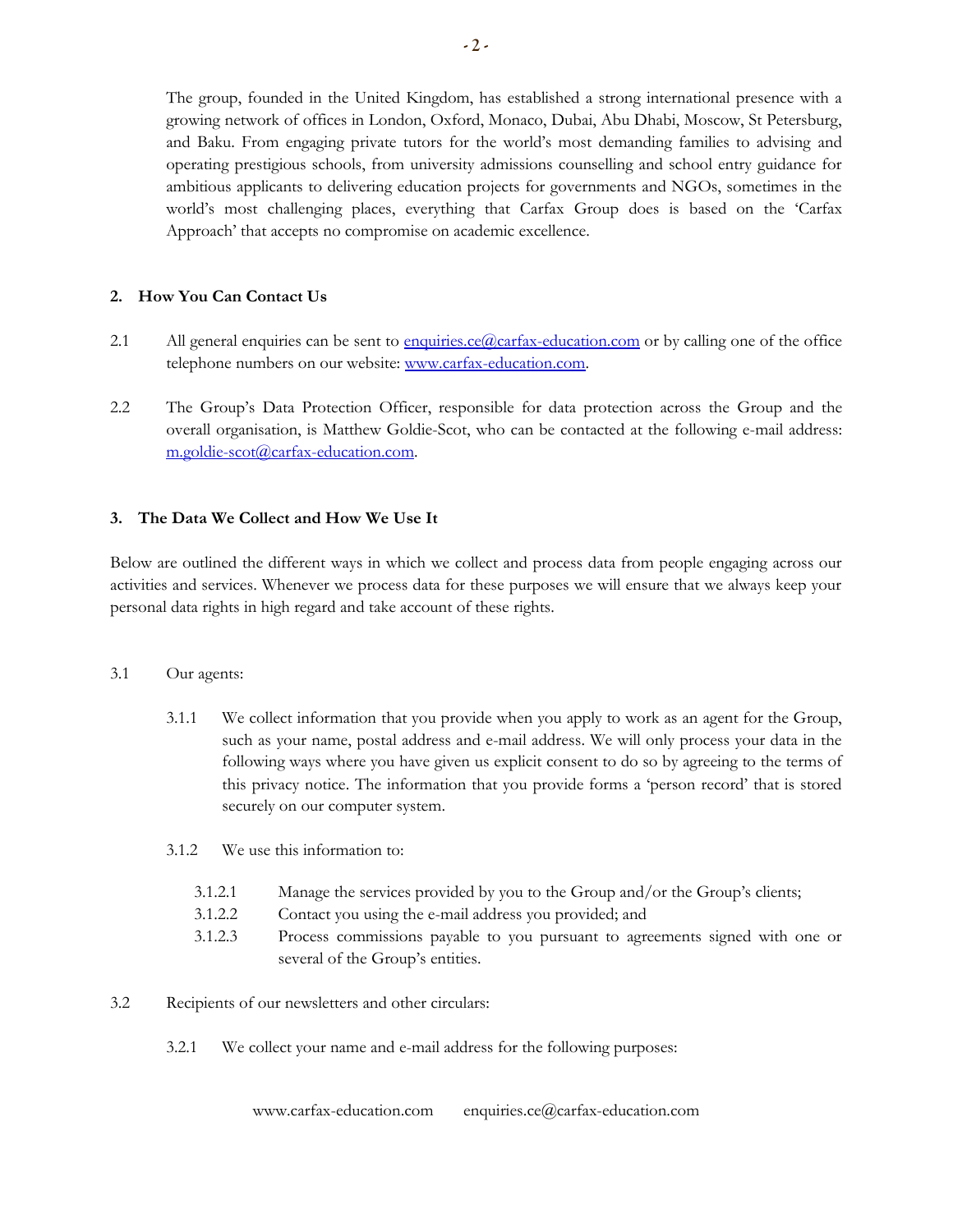- 3.2.1.1 To provide you with information about the Group's activities (*e.g.*, a newsletter); and
- 3.2.1.2 To contact you about other relevant activities.
- 3.2.2 We use a third-party provider, Mailchimp, to deliver our newsletters. We gather statistics around e-mail opening and clicks using industry standard technologies, to help us monitor and improve our newsletter. For more information, please see [Mailchimp's pr](https://mailchimp.com/legal/privacy/)ivacy notice.
- 3.3 Visitors to our websites:
	- 3.3.1 Those who visit any of our websites are, in so doing, agreeing to be bound by the terms of this privacy notice.
	- 3.3.2 We collect log data about you whenever you visit our websites. We will only use this data in order to troubleshoot problems with your use of the websites (for example, if a form will not load) and never to do any individual profiling of you for marketing purposes. The information that we may collect includes: originating IP addresses, internet service providers, the files viewed on our site (*e.g.*, HTML pages, graphics, *etc*.), operating system versions, device type and timestamps.
	- 3.3.3 We use a third-party service, Google Analytics, to collect standard internet log information and details of visitor behaviour patterns. We do this in order to:
		- 3.3.3.1 Find out things such as the number of visitors to the various parts of our websites; and
		- 3.3.3.2 Make improvements to the ways in which we market our opportunities and how people interact with our websites.

This information is only processed in a way which does not identify anyone. We do not make, and do not allow Google to make, any attempt to find out the identities of those visiting our website.

- 3.4 Cookies:
	- 3.4.1 We use third-party tracking services that employ cookies and page tags (also known as web beacons) to collect data about visitors to our websites. This data includes usage and user statistics.
- 3.5 People who email us (including new client enquiries and tutor applications):
	- 3.5.1 To encrypt and protect e-mail traffic, we use Transport Layer Security (TLS) by default, but when a secure connection isn't available (both sender and recipient need to use TLS to create a secure connection), messages will be delivered over non-secure connections. If your e-mail service does not support TLS, you should be aware that any emails we send or receive may not be protected in transit.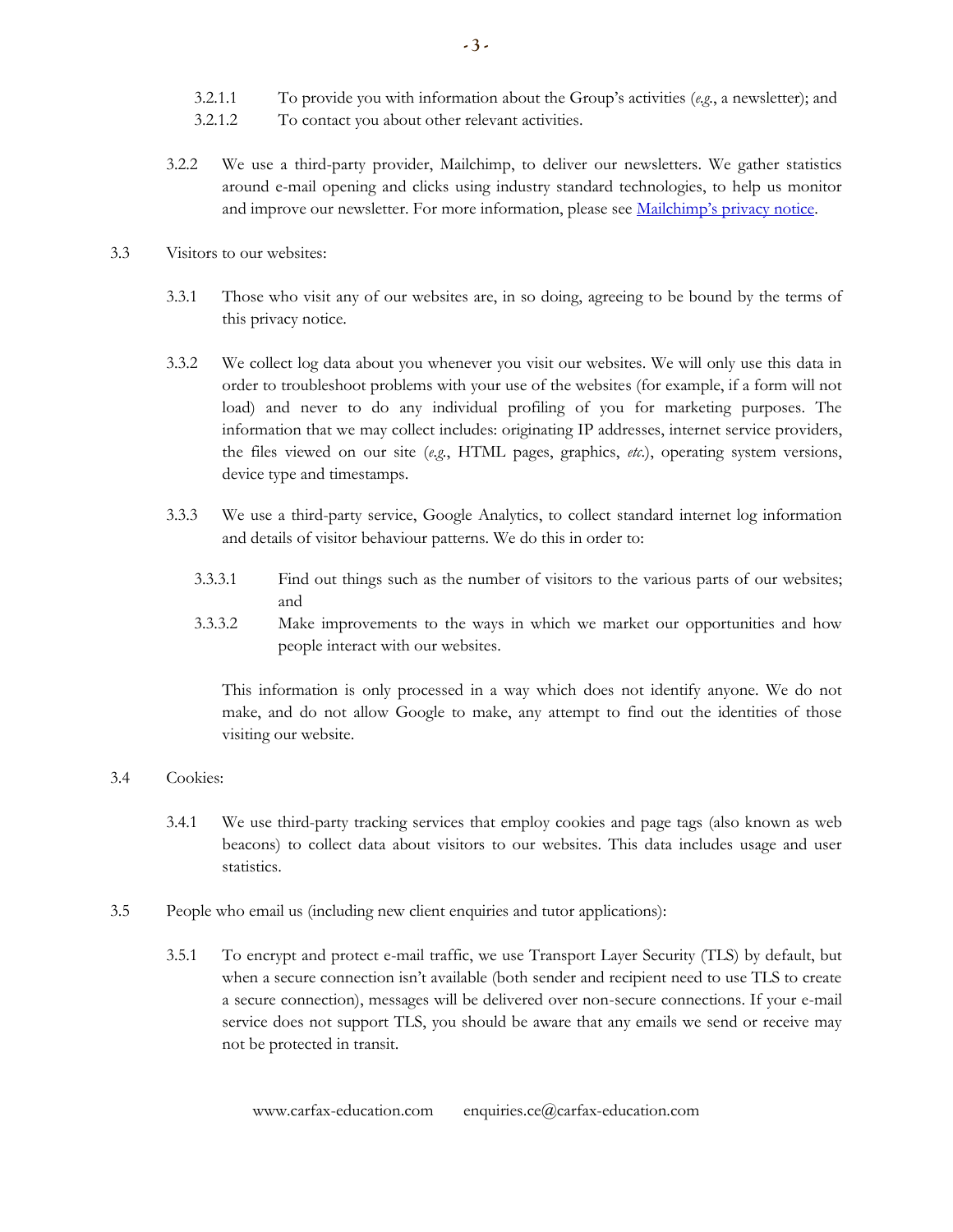3.5.2 We will also monitor any e-mails sent to us, including file attachments, for viruses or malicious software. Please be aware that you have a responsibility to ensure that any e-mail you send is within the bounds of the law.

#### **4. How We Share and Transfer Your Personal Data to Other Organisations**

- 4.1 We will never sell, rent, or trade your personal data. We may disclose your data to service providers who render services to us or on your behalf (*e.g.*, Mailchimp, Google and TutorCruncher, amongst others), all of which are obliged to operate in accordance with applicable laws, including GDPR.
- 4.2 Some business units may also share specific data with the Group's affiliated overseas offices (*e.g.*, Carfax Moscow, Carfax Dubai, Carfax Baku, and others).
- 4.3 We also may disclose your information if required by law or to enforce our legal rights.
- 4.4 Some of our service providers lie outside of the EEA (*e.g.*, Mailchimp and Google.) Therefore, sometimes we transfer your data outside of the EEA. If we do, we ensure your data is processed only in countries that provide an adequate level of protection for your data or where the recipient provides appropriate safeguards, such as mechanisms like the EU-US Privacy Shield Framework.
- 4.5 You can read more about how our service providers comply with GDPR here: [Mailchimp,](https://kb.mailchimp.com/accounts/management/about-mailchimp-the-eu-swiss-privacy-shield-and-the-gdpr) [Google](https://cloud.google.com/security/gdpr/) and [TutorCruncher.](https://tutorcruncher.com/blog/tutorcruncher-and-gdpr)

## **5. What Your Rights Are**

- 5.1 You are not required to provide any personal data to us. However, your failure to do so may affect our ability to provide you with the services, engagement or employment, as applicable, that you request. For example, we are unable to contact you with information about an activity if you do not provide your e-mail address.
- 5.2 We respect your privacy rights and provide you with reasonable access to the personal data that you may have provided us. If you wish to access or amend any personal data we hold about you, or to request that we delete any information about you, you may contact us at: [enquiries.ce@carfax](mailto:enquiries.ce@carfax-education.com)[education.com.](mailto:enquiries.ce@carfax-education.com)
- 5.3 Please note that while any changes you request will be reflected in our databases immediately or within a reasonable time period, we may retain all information you submit for back-ups, archiving, prevention of fraud and abuse, analytics, satisfaction of legal obligations, or where we otherwise reasonably believe that we have a legitimate reason to do so.
- 5.4 At any time, you may object to the processing of your personal data by contacting the above e-mail address, on legitimate grounds, except if otherwise permitted by applicable law.